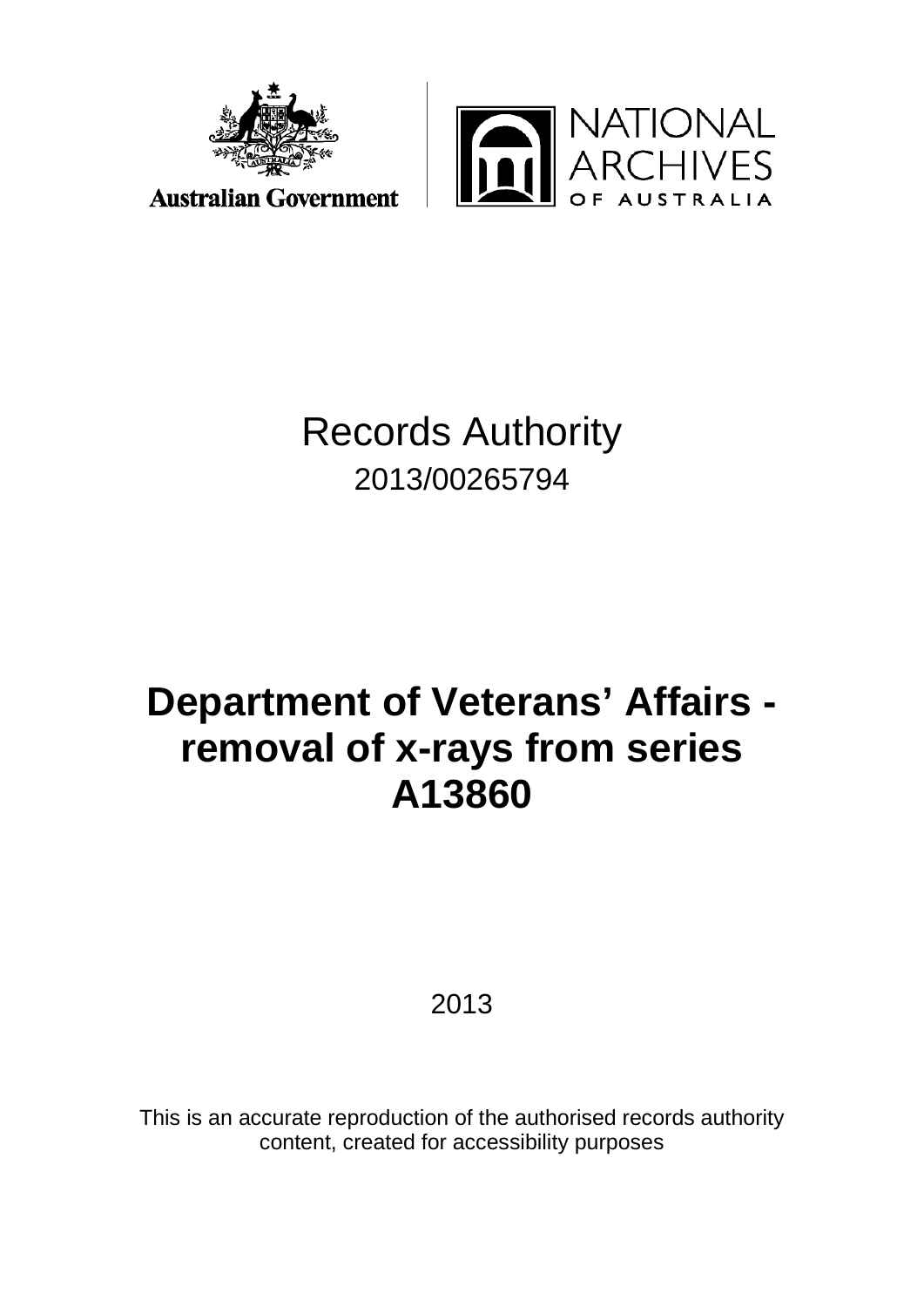#### **CONTENTS**

| <b>INTRODUCTION</b><br><u> 1980 - Andrea Andrew Maria (h. 1980).</u> |   |
|----------------------------------------------------------------------|---|
|                                                                      | 3 |
| CONTACT INFORMATION                                                  |   |
|                                                                      |   |
| <b>REMOVAL OF X-RAYS ON RECORDS IN SERIES A13860</b>                 | 5 |

© Commonwealth of Australia 2013

This work is copyright. Apart from any use as permitted under the *Copyright Act 1968,* no part may be reproduced by any process without prior written permission from the National Archives of Australia. Requests and inquiries concerning reproduction and rights should be directed to the Publications Manager, National Archives of Australia, PO Box 7425, Canberra Business Centre ACT 2610, Australia.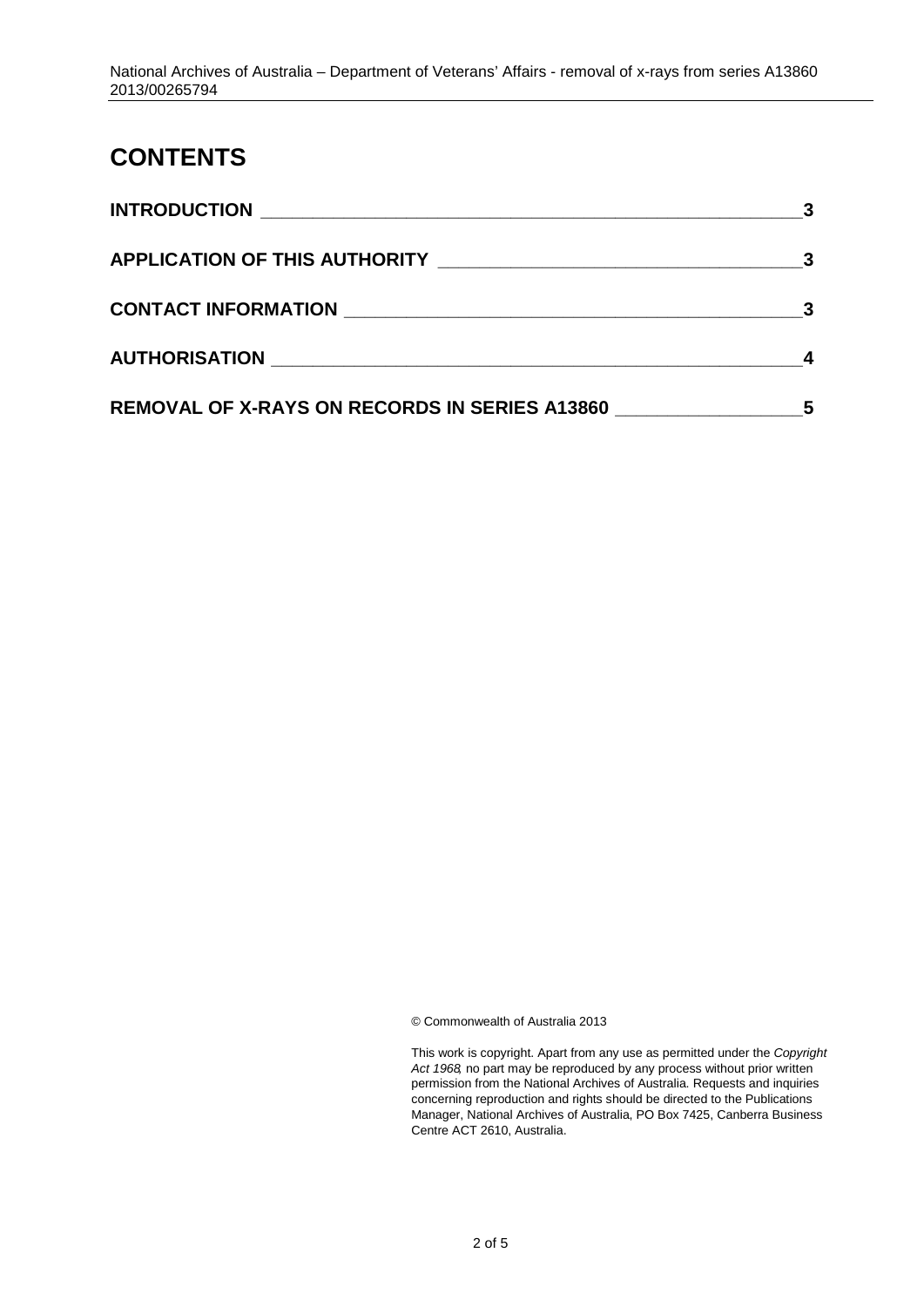#### <span id="page-2-0"></span>**INTRODUCTION**

Under Section 26 of the *Archives Act 1983* a person must not engage in conduct that results in an addition or alteration to a Commonwealth record that has been in existence for more than 25 years unless the addition or alteration takes place with the permission of the Archives or is required by law.

The Department of Veterans' Affairs and the National Archives of Australia have developed this records authority to give permission for the removal of x-rays from series A13860. This series is in the custody of National Archives under the control of the Department of Veterans' Affairs (DVA). The x-rays were taken to detect tuberculosis.

The x-rays are actively deteriorating. Removing them prevents damage to the rest of the records in the series and mitigates a work health and safety risk created by the deteriorating photographic bases of the x-rays.

### <span id="page-2-1"></span>**APPLICATION OF THIS AUTHORITY**

The x-rays on the records in A13860 have been determined temporary records in RDA 583 (1989, last amended 1994). Subsequent records authorities issued to DVA have not replaced the relevant classes in RDA 583, at the time of issue of this records authority. The relevant class is 3.2. As the records cover service during World War II, almost all files will relate to personnel discharged before 30 June 1990.

This records authority does not apply to any dental images. They are explicitly excluded because of their ability to help identify human remains.

### <span id="page-2-2"></span>**CONTACT INFORMATION**

For assistance with this authority or for advice on other records management matters, please contact National Archives' Agency Service Centre.

Queen Victoria Terrace Parkes ACT 2600 PO Box 7425 Canberra Business Centre ACT 2610 Tel: (02) 6212 3610 Fax: (02) 6212 3989 Email: [recordkeeping@naa.gov.au](mailto:recordkeeping@naa.gov.au) Website: [www.naa.gov.au](http://www.naa.gov.au/)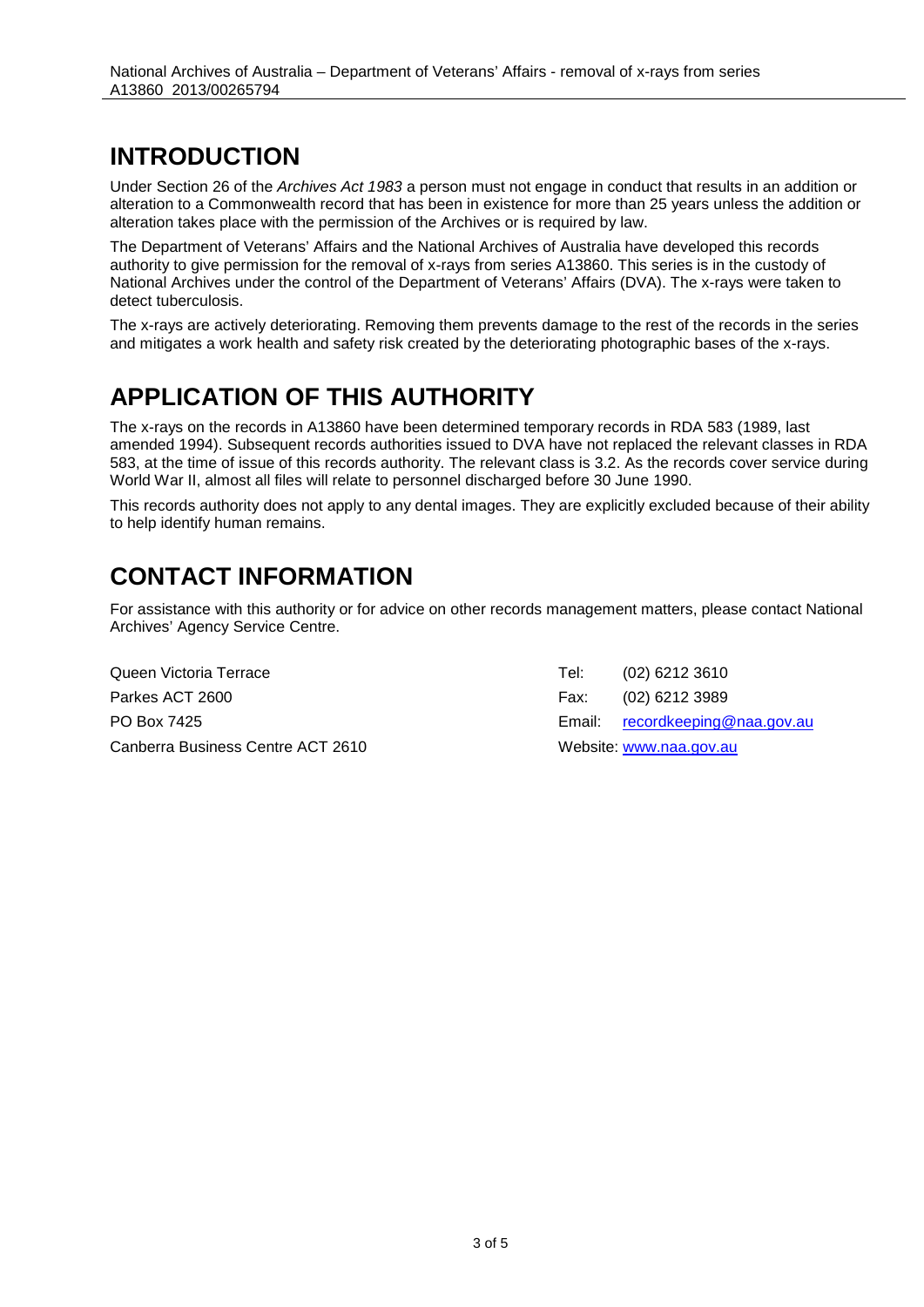#### <span id="page-3-0"></span>**AUTHORISATION**

#### **RECORDS AUTHORITY 2013/00265794**

| Person to whom notice of<br>authorisation is given: | Simon Lewis<br>Secretary<br>Department of Veterans' Affairs<br>GPO Box 9998<br>Canberra ACT 2601 |
|-----------------------------------------------------|--------------------------------------------------------------------------------------------------|
|                                                     |                                                                                                  |

| <b>Purpose:</b>     | Authorises arrangements for the alteration of records in accordance<br>with Section 26 of the Archives Act 1983 |
|---------------------|-----------------------------------------------------------------------------------------------------------------|
| <b>Application:</b> | Removal of x-rays from records in series A13860                                                                 |

This authority gives permission for the alteration of the records described. This authority will apply only with the consent of the agency currently responsible for the business documented in the records described.

**Authorised by Date of issue:** David Fricker Director-General National Archives of Australia

14 August 2013